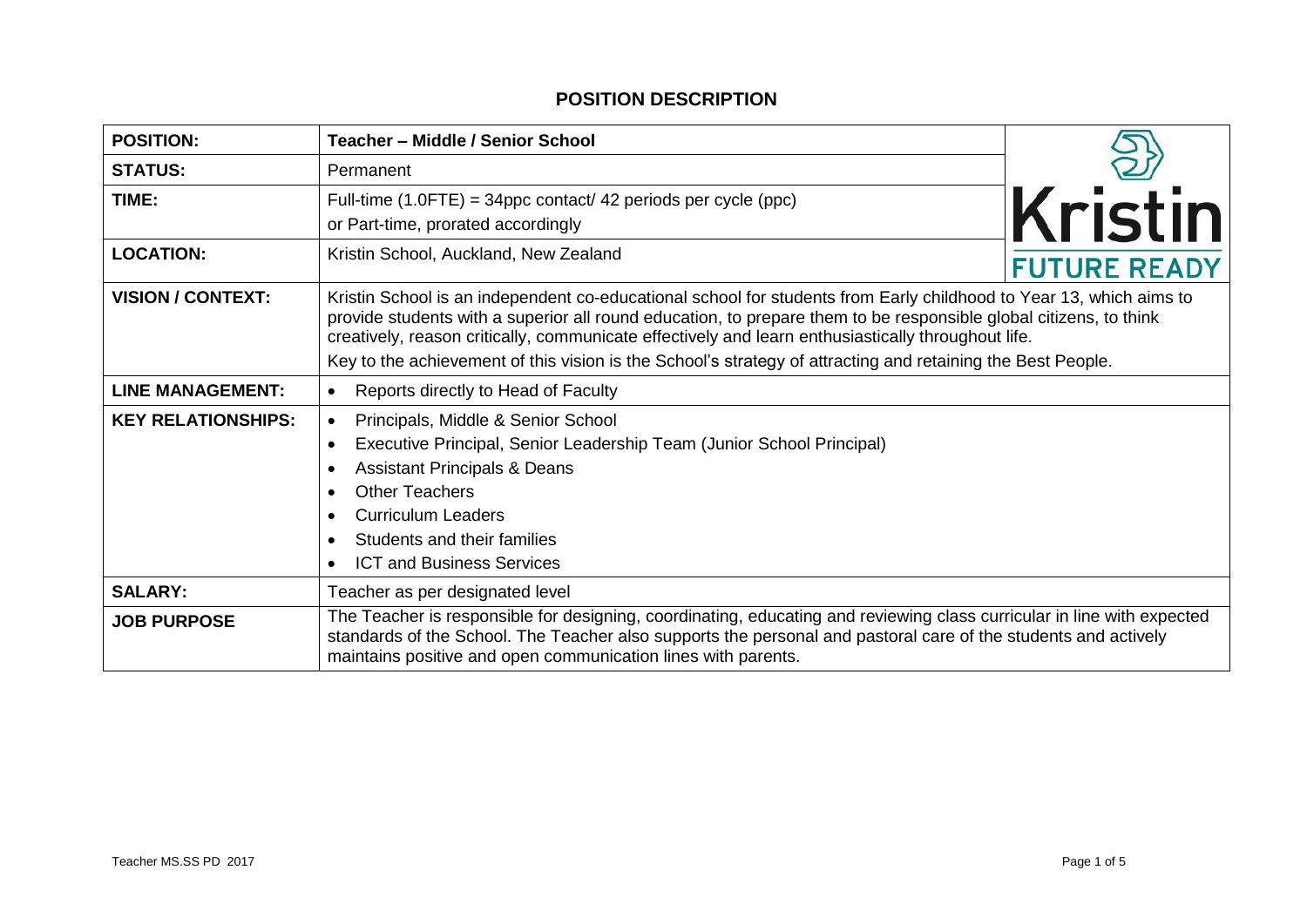| <b>Accountabilities</b>   | <b>Responsibilities &amp; Expectations</b>                                                                                                     | <b>Performance Indicators</b>                                                                                                        |
|---------------------------|------------------------------------------------------------------------------------------------------------------------------------------------|--------------------------------------------------------------------------------------------------------------------------------------|
| 1. Professional Conduct   | Demonstrate expected standards of excellence,<br>$\bullet$<br>and encourage these standards from other<br>teachers                             | Upholds standards of excellence and can<br>$\bullet$<br>demonstrate support for encouraging this in<br>other teachers                |
|                           | Lead or actively support initiatives across the<br>$\bullet$<br>school, to take a proactive role in change                                     | Evidence change projects are positively lead or<br>$\bullet$<br>assisted across the School                                           |
|                           | management<br>Behave in a way that articulates, supports and                                                                                   | Evidence of support for the School's vision and<br>strategic plan                                                                    |
|                           | furthers the School's strategic vision<br>Model positive behaviours, which support the<br>$\bullet$<br>School's Code of Ethics and Core Values | Personal conduct reflects the Core Values of<br>$\bullet$<br>the School                                                              |
|                           | Demonstrate and understanding of, and<br>$\bullet$<br>commitment to the national and international                                             | Evidence of awareness, acknowledgment and<br>promotion of the School's commitment to<br>biculturalism and multiculturalism           |
|                           | foci of the school<br>Represent the School and participate as a                                                                                | Evidence of active and positive participation in<br>internal or external committees                                                  |
|                           | member of internal and external committees as<br>required                                                                                      | Positive feedback received from Principals,<br>$\bullet$<br>Assistant Principals or Deans with support of                            |
|                           | Support the Principals, Assistant Principals and<br>$\bullet$<br>Deans with pastoral and disciplinary procedures<br>as needed.                 | pastoral or disciplinary procedures undertaken.                                                                                      |
| 2. Professional Knowledge | Attend and positively contribute to personal<br>$\bullet$<br>professional learning by attending all<br>Professional Learning days and actively | Evidence of attendance at all Professional<br>Learning days and further professional<br>development opportunities                    |
|                           | seeking out other development opportunities<br>Develop and maintain units and schemes of<br>work (including resources) and pedagogy for        | Evidence of curricular being taught is relevant,<br>up to date and in line with the School's<br>curricular, whether it is IB or NCEA |
|                           | area/ areas of expertise- including International<br>Baccalaureate Primary Years Programme<br>(PYP), Middle Years Programme (PYP),             | Every student has received a course outline no<br>$\bullet$<br>later than two weeks of commencing the course                         |
|                           | Diploma and National Qualifications frameworks<br>(NCEA)                                                                                       | Evidence of changes made to curricular to<br>reflect changes made or best practice updates                                           |
|                           | Ensure scheme and units of work are in line<br>with best practice pedagogies and shared with<br>faculty                                        | Evidence all expenditure has been approved by<br>the Head of Faculty or Principal, is in line within<br>budget                       |
|                           | Liaise with the Head of Faculty or Principal to                                                                                                | Feedback that student and parental<br>communications are done professionally and in                                                  |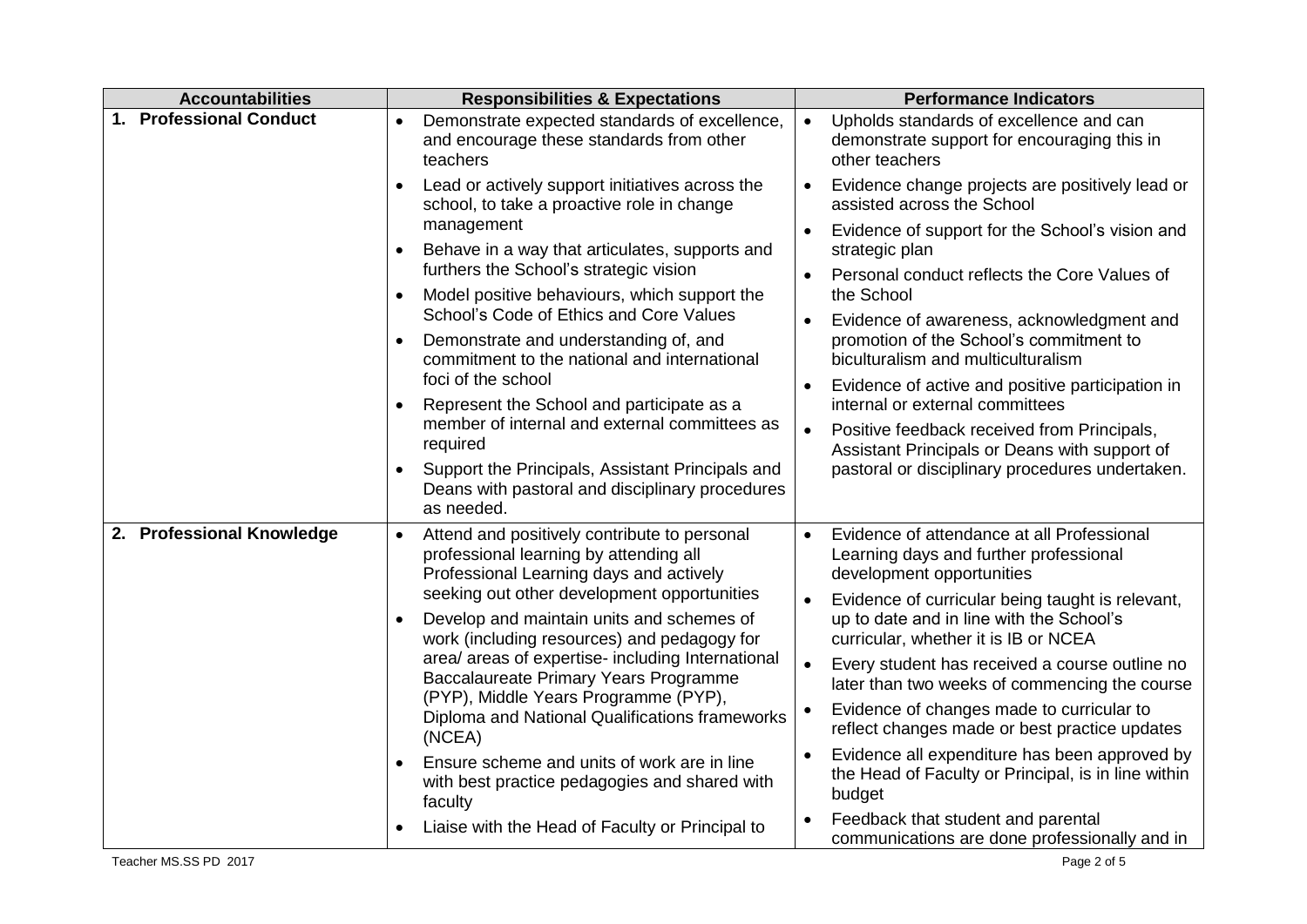| <b>Accountabilities</b>               | <b>Responsibilities &amp; Expectations</b>                                                                                                                                          | <b>Performance Indicators</b>                                                                                                                                                                                                                                                                                                                                                                                                    |
|---------------------------------------|-------------------------------------------------------------------------------------------------------------------------------------------------------------------------------------|----------------------------------------------------------------------------------------------------------------------------------------------------------------------------------------------------------------------------------------------------------------------------------------------------------------------------------------------------------------------------------------------------------------------------------|
|                                       | ensure appropriate resources are selected and<br>purchased, in line with the curriculum needs<br>and budget                                                                         | a timely manner                                                                                                                                                                                                                                                                                                                                                                                                                  |
|                                       | Liaise with students and parents with regards to<br>queries or concerns about course content and<br>materials.                                                                      |                                                                                                                                                                                                                                                                                                                                                                                                                                  |
| 3. Teaching and student<br>assessment | Ensure students receive relevant course<br>$\bullet$<br>outlines at the start of each course                                                                                        | Every student has received a course outline no<br>later than two weeks of commencing the course                                                                                                                                                                                                                                                                                                                                  |
|                                       | Teach classes positively and professionally, as<br>required to meet timetable needs                                                                                                 | Teaching is undertaken is professional and<br>positive, and meets timetable requirements<br>Evidence of exemplary teaching practice, with<br>students supported to achieve their best.<br>Measured by student surveys and feedback,<br>observations and student outcomes<br>Teaching has the appropriate level of<br>information and communications technology<br>content, that educates and prepares students<br>for the future |
|                                       | Model exemplary teaching practice, by<br>developing effective plans of work, setting and<br>achieving effective learning outcomes and<br>utilising a variety of teaching strategies |                                                                                                                                                                                                                                                                                                                                                                                                                                  |
|                                       | Ensure teaching of curricular is infused with the<br>$\bullet$<br>appropriate level of information and<br>communications technology                                                 |                                                                                                                                                                                                                                                                                                                                                                                                                                  |
|                                       | Motivate and inspire students to achieve their<br>potential in curricular and co-curricular activities                                                                              | Evidence students are motivated to achieve<br>$\bullet$<br>their best in both curricular and co-curricular                                                                                                                                                                                                                                                                                                                       |
|                                       | Liaise and work with Curriculum Leader and/ or<br>$\bullet$<br>HOF to ensure the curriculum is effectively<br>meeting the needs of the programme of work<br>being taught            | activities<br>Curriculum meets, if not exceeds, requirements<br>$\bullet$<br>by the set programme of study i.e. IB or NCEA<br>Students work is set and marked accurately and<br>$\bullet$                                                                                                                                                                                                                                        |
|                                       | Set and mark students work, accurately and in<br>a timely manner, record in database, archive as<br>required                                                                        | in time to meet the required standards and<br>expectations of the School<br>Parents report satisfaction regarding formal<br>$\bullet$                                                                                                                                                                                                                                                                                            |
|                                       | Undertake regular student verification of<br>assessment records and look for continuous<br>improvements                                                                             | parent interviews and other parent meetings<br>HOF/ Curriculum Leader provide positive<br>$\bullet$<br>feedback that course outlines, assessments<br>and examinations have been undertaken as                                                                                                                                                                                                                                    |
|                                       | Conduct formal parent interviews in accordance<br>with the School's calendar and undertake other<br>meetings as required or requested                                               | required.                                                                                                                                                                                                                                                                                                                                                                                                                        |
|                                       | Support Curriculum Leaders with ensuring<br>students have their course outlines, relevant                                                                                           |                                                                                                                                                                                                                                                                                                                                                                                                                                  |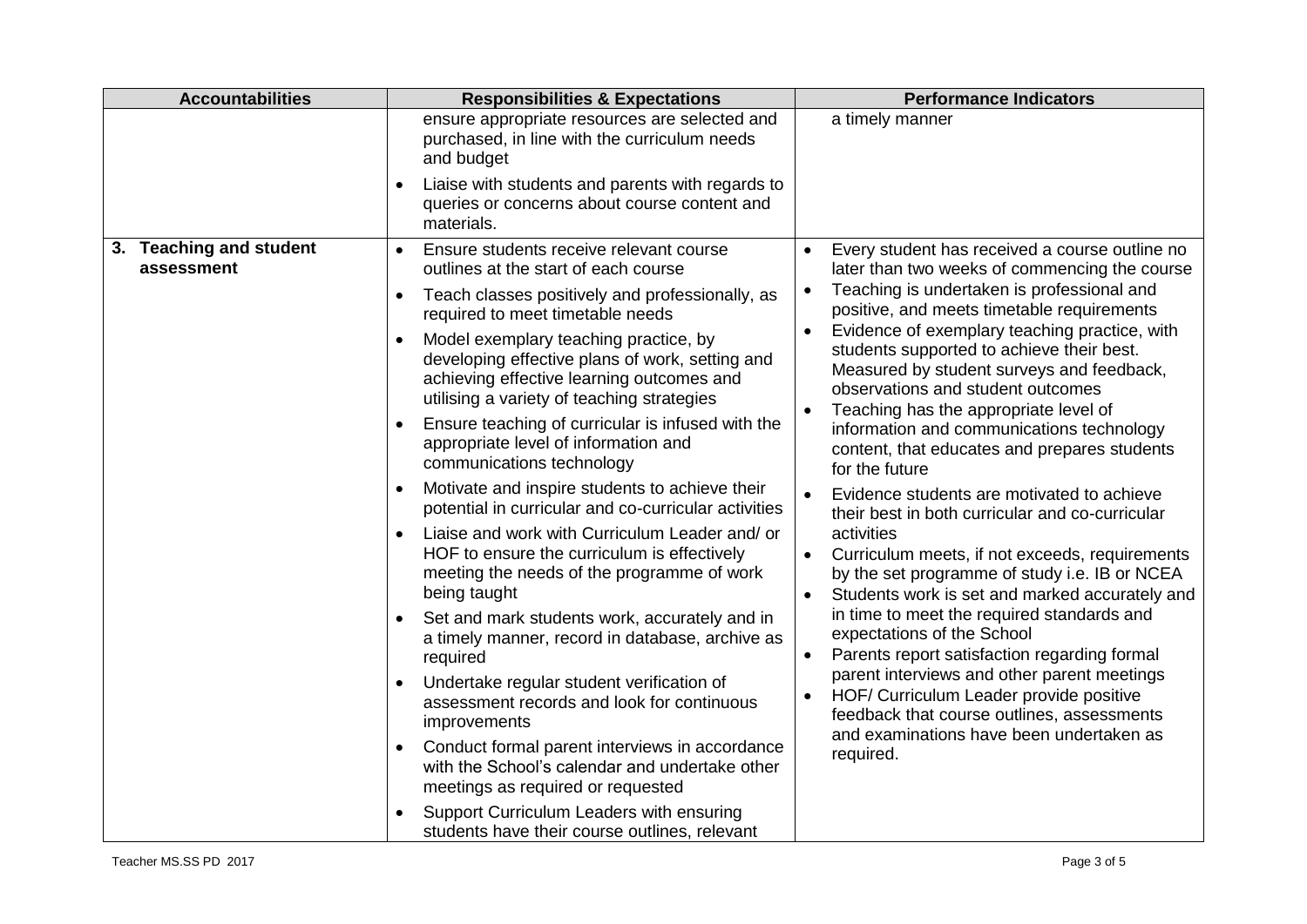| <b>Accountabilities</b>  | <b>Responsibilities &amp; Expectations</b>                                                                                                                                                                                                                                                                                                                                                                                                                                                                | <b>Performance Indicators</b>                                                                                                                                                                                                                                                                                                                                                                                                                                                                                                                                                                             |  |
|--------------------------|-----------------------------------------------------------------------------------------------------------------------------------------------------------------------------------------------------------------------------------------------------------------------------------------------------------------------------------------------------------------------------------------------------------------------------------------------------------------------------------------------------------|-----------------------------------------------------------------------------------------------------------------------------------------------------------------------------------------------------------------------------------------------------------------------------------------------------------------------------------------------------------------------------------------------------------------------------------------------------------------------------------------------------------------------------------------------------------------------------------------------------------|--|
|                          | assessments and proofing of examination<br>papers                                                                                                                                                                                                                                                                                                                                                                                                                                                         |                                                                                                                                                                                                                                                                                                                                                                                                                                                                                                                                                                                                           |  |
| 4. Planning & organising | Knowledge of and assist with maintenance of<br>$\bullet$<br>the annual budget<br>Work with the ERO, IBO and other assessors<br>as required<br>Submit an annual statement of goals and<br>objectives for each course and planned<br>reviews, at the start of each year<br>Respond to request for information from<br>Principals, AP's and Head/s of Faculty as<br>required<br>Coordinate events inside and outside of the<br>school such as trips, competitions or speakers,<br>relevant to the curriculum | Budget recommendations are in the interests of<br>$\bullet$<br>students and fiscally responsible (within budget<br>and invoices submitted on time)<br>Positive feedback received from ERO, IBO and<br>$\bullet$<br>other assessors as required<br>Evidence information requested was delivered<br>accurately and in a timely manner<br>Events coordinated, whether within the school<br>or external, were relevant to the curriculum,<br>and organised efficiently and as per School's<br>policies and protocols<br>Roll is take every period taught and is accurate<br>and submitted within that period. |  |
|                          | Take a roll for each period taught each day.<br>$\bullet$                                                                                                                                                                                                                                                                                                                                                                                                                                                 |                                                                                                                                                                                                                                                                                                                                                                                                                                                                                                                                                                                                           |  |
| 5. Health & safety       | Facilitate a safe and supportive work<br>$\bullet$<br>environment by ensuring compliance with the<br>School's policies, procedures and legislative<br>requirements<br>Ensure all practicable steps are taken to keep                                                                                                                                                                                                                                                                                      | Evidence of compliance with School's policies,<br>procedures and workplace health & safety<br>legislative requirements<br>Evidence all practicable steps are taken to<br>$\bullet$<br>ensure safe work practices, including hazard                                                                                                                                                                                                                                                                                                                                                                        |  |
|                          | staff and students safe while on the School<br>grounds or participating in school activities.                                                                                                                                                                                                                                                                                                                                                                                                             | identification, accident, incident and near miss<br>reporting for all events and EOTC RAMS forms.                                                                                                                                                                                                                                                                                                                                                                                                                                                                                                         |  |
| 6. Other                 | Attend and participate in all relevant meetings<br>$\bullet$<br>as required<br>Be actively involved in the life of the School,<br>including community events, sporting activities<br>and functions as required<br>Proactively encourage the production of quality<br>promotions and records of the classroom and<br>student achievements.                                                                                                                                                                 | Evidence of attending and participating in<br>$\bullet$<br>relevant meetings as required<br>Evidence of regular involvement in activities of<br>the School including community events,<br>sporting activities and functions<br>Evidence of quality promotions or recordings<br>$\bullet$<br>from classroom and / or student achievements,<br>as approved by Marketing<br>Undertaking relevant professional development<br>required for teaching in New Zealand.                                                                                                                                           |  |